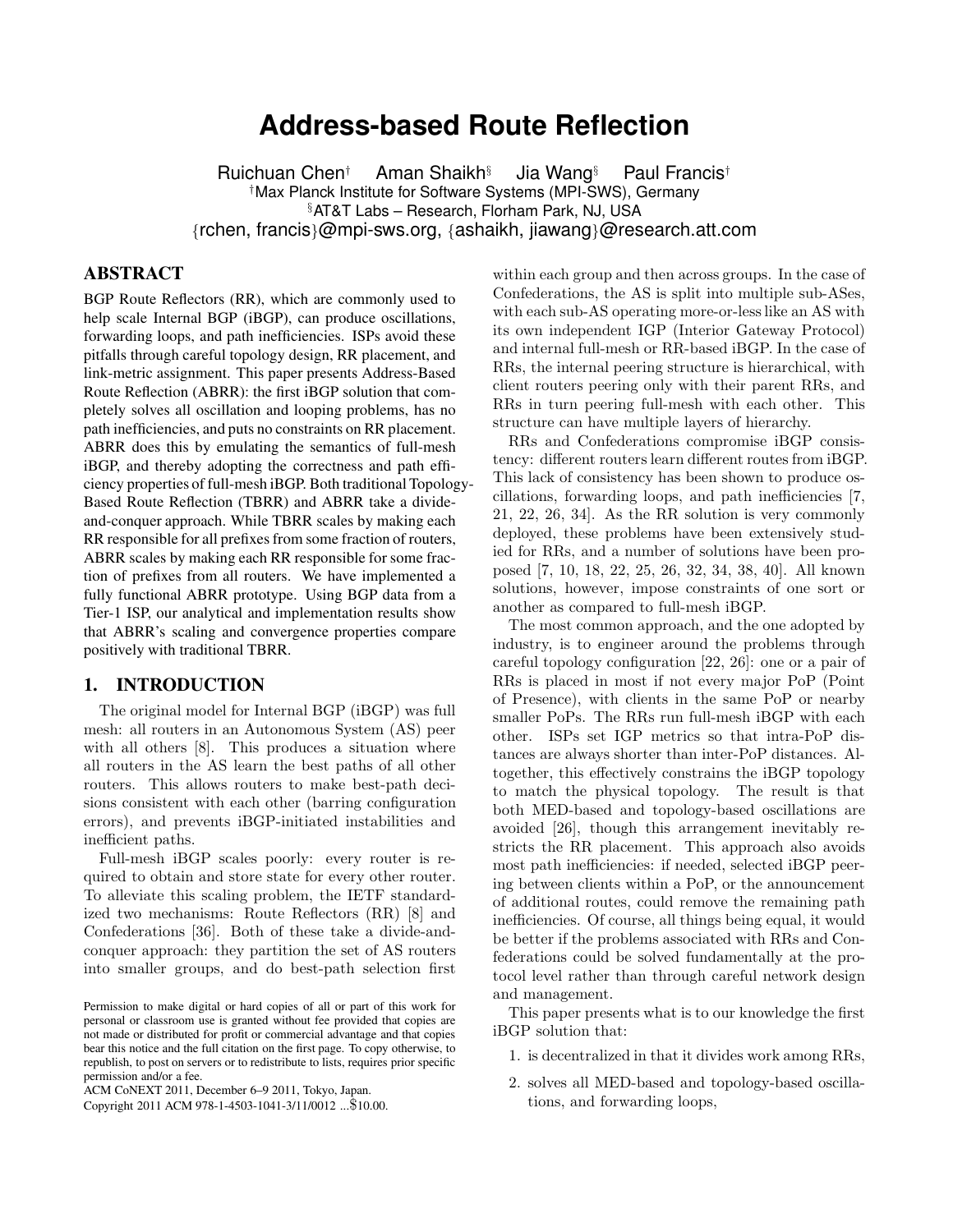

**Traditional Route Reflection Address-Based Route Reflection**

Figure 1: With traditional Route Reflection, routers are assigned to RRs. With Address-Based Route Reflection, address ranges are assigned to RRs. The lines denote iBGP peering sessions.

- 3. has no iBGP-induced path inefficiencies, and
- 4. achieves all of the above with no restrictions on RR placement.

This solution, called Address-Based Route Reflection (ABRR), is based on a simple key insight:

The BGP best-path decision for any given prefix is independent of that of any other prefix.

By contrast, the BGP best-path decision for any given prefix at a given router is highly dependent on information provided by other routers. This suggests a much cleaner way to divide-and-conquer iBGP. Rather than divide on a router basis, we can divide on an address basis. This idea is illustrated in Figure 1.

Traditional "Topology-Based" Route Reflection (TBRR) is shown on the left. TBRR route reflectors (TRR) are associated with different routers, forming groups called clusters. iBGP peerings are required between clients and TRRs in a cluster, and also between TRRs. ABRR is shown on the right. Here, route reflectors (ARR) are associated with different address ranges. All clients iBGP-peer with all ARRs, but only advertise prefixes that fall within the address range of the ARR. Each ARR, in its role as an ARR, computes best routes only for some fraction of all prefixes. For each such prefix, however, the ARR has the same knowledge as with full-mesh, because it peers with all other routers and therefore directly learns all advertised routes. Robustness is achieved by simply deploying multiple ARRs for each address range: no coordination between redundant ARRs is required. ABRR can operate with no new BGP message formats, though it does require multi-path capability as defined in the add-paths draft [39].

Our overall approach is to emulate the semantics of full-mesh iBGP. Full-mesh iBGP has efficient paths and does not suffer from oscillations. By emulating fullmesh iBGP, ABRR adopts these characteristics. This emulation is accomplished using two techniques. First, compared with TBRR, ABRR reduces the number of iBGP hops between border routers from three to two.

This leads to a crucial property that, from the perspective of any given prefix, ABRR is effectively a centralized approach. Second, ARRs advertise multiple routes, namely the set of routes that tie for best on AS-level path decision metrics. Altogether, this emulation allows routers to learn what they would have learned in full-mesh iBGP. The end result is that ABRR achieves semantics equal to full-mesh iBGP, the scalability and convergence properties comparable to traditional route reflection, and the freedom to place RRs anywhere.

The value of RR placement freedom is more than just academic. Increasingly many ISPs are moving away from hierarchical edge-core topologies, and towards flat full-mesh tunneled topologies, where every border router has a virtual link (usually MPLS) with every other [31]. The need for flat topologies is driven not just by Virtual Private Network (VPN) services, but also by features like traffic engineering and fast re-route. Indeed, the Tier-1 ISP we measured now uses pure control-plane RRs instead of control- and data-plane RRs. While in principle control-plane RRs could be placed anywhere, the ISP is forced to place them near their clients in order to avoid long paths and correctness problems. ABRR frees up both the placement of RRs and the number of RRs. Altogether, this paper makes the following contributions:

- It presents what is to our knowledge the first iBGP solution that removes all limitations on RR placement for both correctness and path-efficiency, while still dividing work among RRs. (§2)
- It analyzes the performance of ABRR and TBRR, and finds that ABRR compares positively with TBRR in terms of storage and convergence time, for both RRs and clients.  $(\S3)$
- It gives the implementation results of fully functional ABRR and TBRR using BGP data from a Tier-1 ISP. This validates the scalability of ABRR, and further shows that ABRR requires fewer iBGP updates for both RRs and clients. (§4)

## **2. DESIGN OF ABRR**

## **2.1 ABRR Protocol**

In many respects, ABRR is similar to Topology-Based Route Reflection (TBRR). As with TBRR, routers are Route Reflectors (ARR) or clients of ARRs. Clients are the sources and sinks of iBGP updates, and ARRs reflect updates between clients.

The critical difference between TBRR and ABRR is in how the work of processing updates is partitioned. In TBRR, a Route Reflector (TRR) is responsible for all routes from some fraction of routers (its clients). In ABRR, an ARR is responsible for some fraction of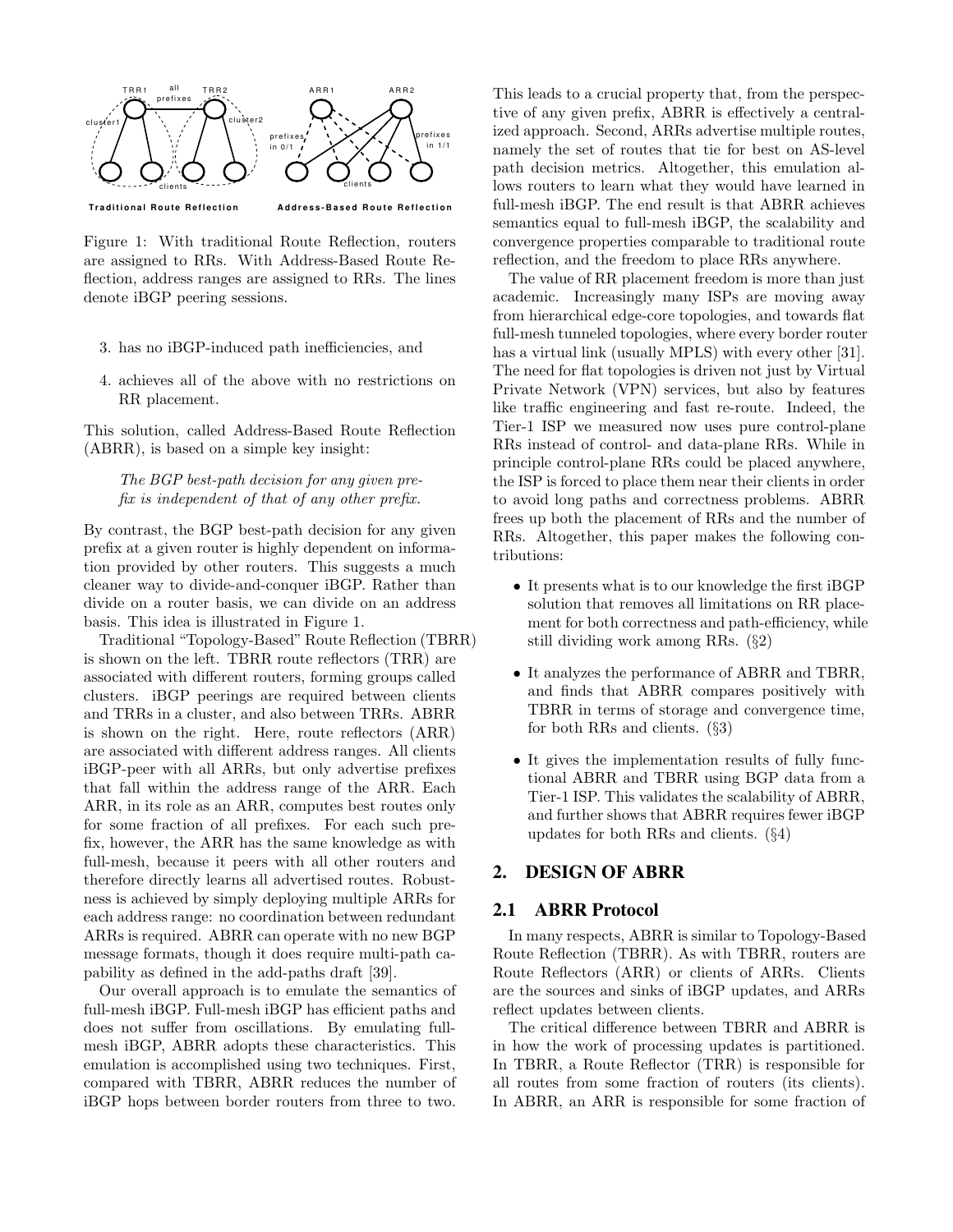| <b>TBRR</b>                                    | $\operatorname{ABRR}$                                              |
|------------------------------------------------|--------------------------------------------------------------------|
| $\text{TRR} \rightarrow \text{Client}$         | $\mathbf{ARR} \rightarrow \mathbf{Client}$ (for routes in AP only) |
| 1. Best routes received from other TRRs        | 1. Best AS-level routes                                            |
| 2. Best routes received from clients           | (not returned to sender)                                           |
| (not returned to sender)                       |                                                                    |
| 3. Best routes received from eBGP neighbors    |                                                                    |
| 4. Best routes locally originated              |                                                                    |
| $\text{TRR} \rightarrow \text{T\overline{RR}}$ | $ARR \rightarrow ARR$                                              |
| 1. Best routes received from clients           |                                                                    |
| 2. Best routes received from eBGP neighbors    | Not applicable                                                     |
| 3. Best routes locally originated              |                                                                    |
| $\text{TRR} \rightarrow \text{eBGP}$ Neighbor  | $ARR \rightarrow eBGP$ Neighbor                                    |
| 1. All best routes (not returned to sender)    | Not applicable                                                     |
| Client $\rightarrow$ TRR                       | Client $\rightarrow$ ARR (for routes in AP only)                   |
| 1. Best routes received from eBGP neighbors    | 1. Best routes received from eBGP neighbors                        |
| 2. Best routes locally originated              | 2. Best routes locally originated                                  |
| Client $\rightarrow$ eBGP Neighbor             | Client $\rightarrow$ eBGP Neighbor                                 |
| 1. All best routes (not returned to sender)    | 1. All best routes (not returned to sender)                        |

Table 1: Protocol comparison between TBRR and ABRR. (Note that an ABRR client may also be an ARR, so  $ARR \leftrightarrow Client$  messages may be conceptually internal to a router.)



Figure 2: Flow of updates in ABRR. Links represent iBGP peering sessions. The terms ARR and client refer to router roles: the same physical router may be both an ARR and a client.

routes from all routers. In this paper, we assume that address ranges are used to determine which routes any given ARR is responsible for. For instance,  $ARR<sub>1</sub>$  could be responsible for  $0/8$ , ARR<sub>2</sub> for  $1/8$ , etc. Each such range is called an Address Partition (AP). An AP can include multiple prefixes, and different APs can overlap. Since prefixes and BGP updates are not evenly distributed across the whole address space, the network administrator can select APs that result in a roughly equal number of routable prefixes and/or BGP updates per AP.

The flow of updates through the AS is shown in Figure 2 (with details in Table 1). Clients run the best-path decision as normal. If a best route is not learned from iBGP, the client advertises it to whichever ARRs are responsible for the destination prefix in the route. If a prefix spans multiple APs, then the associated route is

advertised to the ARRs for all such APs. As with fullmesh and TBRR, clients never advertise iBGP-learned routes over iBGP. Clients advertise their best routes to their eBGP neighbors.

The terms client and ARR refer to functional roles in the router. In other words, when we refer to a "client" or "ARR", implicitly we are referring to the client or ARR function within the router. The client function is to be the source and sink of iBGP updates. The ARR function is to reflect received iBGP updates. Any data-plane router must be a client (i.e., has the client function) for every AP. Any router may be an ARR (i.e., has the ARR function) for one or more APs. A data-plane router that is an ARR is also a client for itself, i.e., it has both ARR and client functionality, and logically passes updates between these functional components. If an ARR is a pure control-plane device, then it is an ARR without being a client.

In this paper, when we refer to an ARR, we implicitly mean with respect to a given AP. For instance, imagine two routers  $R_1$  and  $R_2$  that are both ARRs (implied here is that they are ARRs for the same AP). When router  $R_1$  receives an eBGP update for a destination prefix within the AP, if that prefix is its best path it forwards the update to  $R_2$ . In so doing, it is acting in its role as a client, and so we can say "client  $R_1$  forwards" the update to ARR  $R_2$ ". Logically the client  $R_1$  also forwards the update to the ARR function within  $R_1$ .

The only time two routers are iBGP peers (i.e., have an iBGP peering session) is when one router is a client and the other is an ARR. ARRs do not peer with each other, and clients do not peer with each other. Each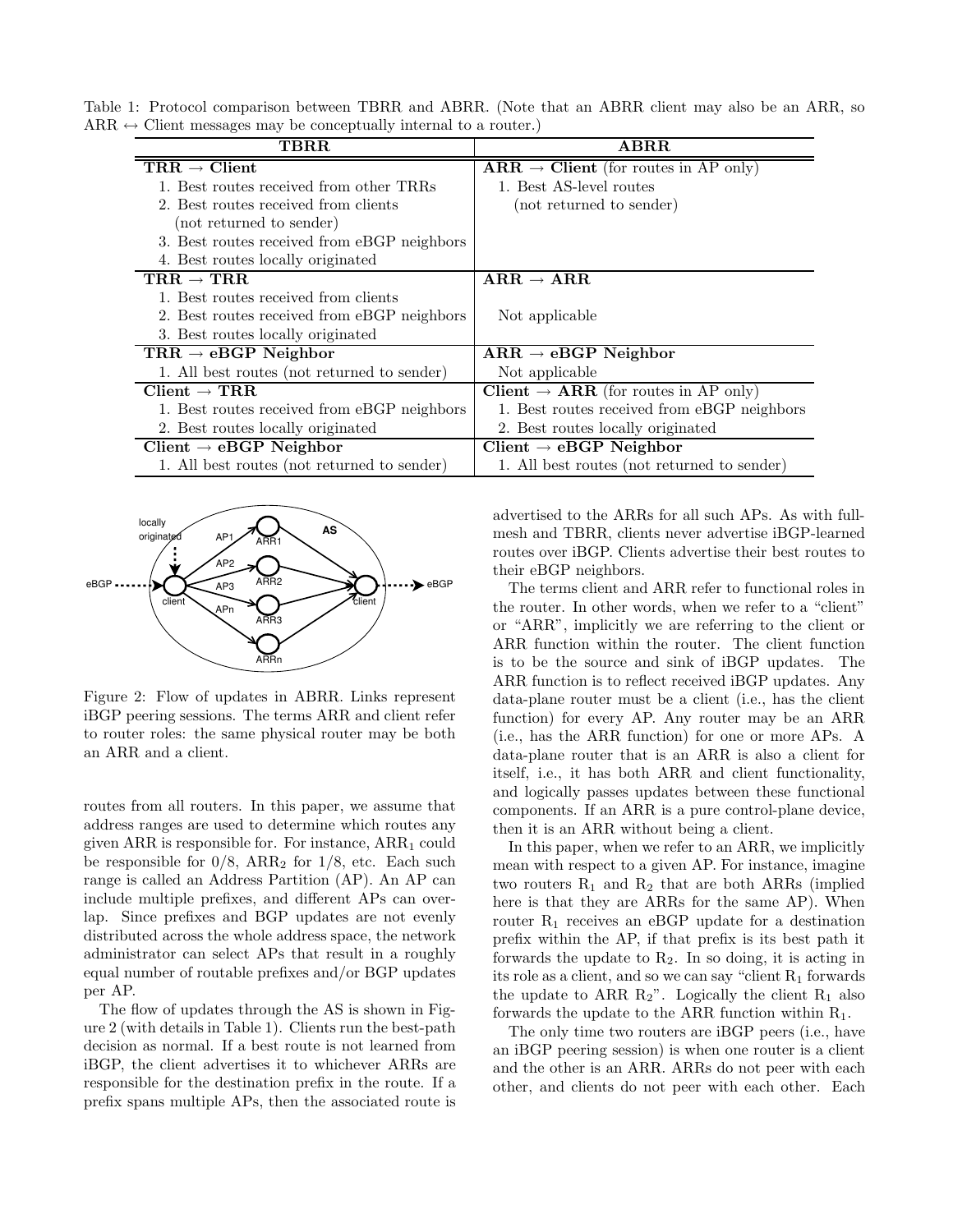Table 2: BGP best-path selection steps from RFC4271. ARRs compute multiple best AS-level routes using steps 1∼4 only.

|                | <b>Decision Process</b>                                           |
|----------------|-------------------------------------------------------------------|
|                | <b>Highest Local Preference</b>                                   |
| $\overline{2}$ | Shortest AS Path                                                  |
| 3              | Lowest Origin Type $(IGP \rightarrow EGP \rightarrow Incomplete)$ |
| 4              | Lowest Multi-Exit Discriminator (MED)                             |
| 5.             | eBGP-learned over iBGP-learned                                    |
| 6              | Lowest IGP Metric                                                 |
|                | Lowest Router ID                                                  |

Lowest Peer Address

ARR has an iBGP peering session with every client (we explain in §3.3 why this is not a scaling issue for modern routers). Typically we expect to see no more than 10 or 15 APs, and potentially fewer. This is because the scaling benefits of ABRR reach diminishing returns beyond that point (see §3.2). Assuming two ARRs per AP for redundancy, each client peers with no more than 20 to 30 ARRs.

Each client advertises its eBGP-learned or locallyoriginated best routes to all ARRs responsible for the AP containing the route (see Table 1). In this fashion, all ARRs learn, for all routes in their AP, everything they would have learned in full-mesh iBGP. All ARRs (for a given AP) receive the same set of iBGP routes.

From its complete set of learned routes, each ARR selects and advertises multiple routes for each prefix directly to all clients. In this manner, compared with TBRR, ABRR reduces the number of iBGP hops between border routers from three to two. This leads to a crucial property that, for any given prefix, ABRR is effectively a centralized approach. ARRs are not expected to execute BGP policies. Rather, policies are deployed at clients, as they would be in a full-mesh scenario.

Specifically, each ARR selects all routes that remain after steps one through four of the best-path selection process as described in RFC4271 [33] (see Table 2). We refer to these as the best AS-level routes, because they represent all the routes that tie for best in terms of ASlevel criteria. Commercial routers typically have additional steps interspersed between these four steps. For instance, Cisco routers have a "largest weight" step before step 1, and a "locally originated" step after step 1. These steps are not considered in selecting the multiple routes. The best AS-level routes are advertised to all clients, with the exception that routes are not advertised to the client from which they were learned (see Table 1). The routes are not advertised to other ARRs since this information would be redundant. The best AS-level routes can be encoded using the existing add-paths mechanism in [39].

The effect of adding these additional best AS-level routes, combined with ABRR's effectively per-prefix centralized approach, is that clients learn the same information they would have learned from full-mesh iBGP. This leads ABRR to adopt the behavioral characteristics of full-mesh iBGP, i.e., it has no oscillations, and no path inefficiencies. $1$ 

## **2.2 ABRR Emulates Full-mesh Semantics**

To see why ABRR emulates the semantics of fullmesh, we can compare the operation of a router in fullmesh iBGP with that of a client in ABRR. Define an "iBGP-learned" route as a route learned from iBGP, and an "other-learned" route as one learned from eBGP or that is locally originated.

The first thing to note is that an ABRR client transmits into iBGP the same information that a full-mesh BGP router transmits into iBGP. Specifically, if the best route for the client/router is other-learned, then it will advertise that into iBGP. Otherwise, if the best route is iBGP-learned, it advertises nothing into iBGP (or withdraws any previous route). Of course, for the client, "advertise into iBGP" means sending the route to ARRs, whereas for the full-mesh router, it means sending the route to all other routers.

Suppose that a router has an other-learned route r that is its best route among all of its other-learned routes (for a given prefix).

Assume first that  $r$  is also that router's best route across all routes (for a given prefix) available to the AS. In other words, even if the router knew of all other routes available to the AS, it would still choose this other-learned route  $r$  as its best route. For both fullmesh and ABRR, r will be advertised on iBGP. This is because there are no better routes across the AS, so no matter what routes are received or not received by the router,  $r$  will be its best route, and it will therefore advertise on iBGP. In the case of full-mesh, r will go to all other routers. In the case of ABRR, r will go to the ARR, which in turn must necessarily forward it to all clients. This is because  $r$  is by definition one of the ARR's best AS-level routes as well. If it were not, that would mean that some other route  $q$  would have been selected over r in steps  $1~1~1~$ of the selection process, and this route q would have been forwarded to the router. But if this is the case, then  $q$  would also be a better route from the router's point of view, thus violating our original assumption.

Next, assume that  $r$  is not that router's best route across all routes available to the AS. Rather some other

<sup>&</sup>lt;sup>1</sup>Note that, in full-mesh iBGP, there is a problem that a border router which ignores the MED attribute might prevent other routers from learning low-MED routes. Nevertheless, this can be easily fixed by appropriate configuration.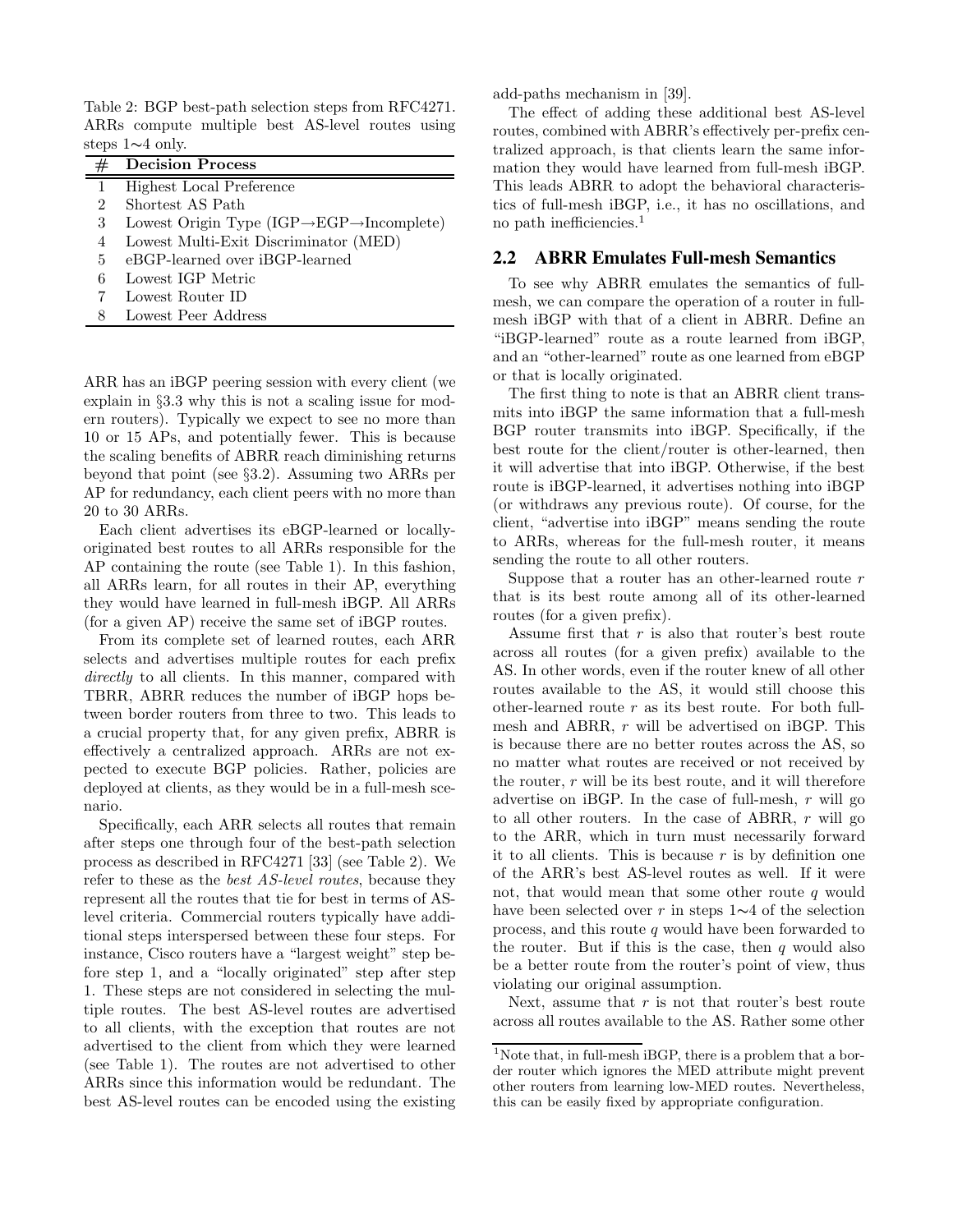route  $q$ , which is iBGP-learned, is its best route. The above paragraph shows that  $q$  should be advertised to the router in both full-mesh and ABRR. Therefore, for both full-mesh and ABRR, the router will not advertise the route r on iBGP.

Note that it is possible that at a certain time  $t$ , the router is not aware of the better route  $q$ , and so does advertise route  $r$  on iBGP. In the case of full-mesh,  $r$ will go to all other routers. In the case of ABRR, there are two possibilities. If the ARR does not know of  $q$ , then it will forward route  $r$  to all other routers. If, however, the ARR does know of  $q$ , it will not forward r. In this case, the actual routes received by routers in full-mesh and ABRR differ. Indeed, if in full-mesh some other routers also do not yet know of  $q$ , they may temporarily accept  $r$  as their best route. Eventually, however, all routers will hear of q, and the router will withdraw  $r$ , so in the steady state the same routes are delivered for both full-mesh and ABRR.

### **2.3 ABRR Has No Routing Anomalies**

#### *2.3.1 No iBGP Oscillations*

Note first that our use of best AS-level routes per se is not novel: Basu et al. [7] used them to prevent MED-based oscillations. There are some differences, however. In Basu's scheme, all routers advertise all best AS-level routes, while in ABRR only ARRs advertise all best AS-level routes — clients only advertise their best routes (if not iBGP-learned). Nevertheless, the use of best AS-level routes partially helps ABRR emulate fullmesh iBGP, and so for this reason also contributes to preventing MED-based oscillations in ABRR.

Note however that simply propagating best AS-level routes does *not* prevent topology-based oscillations [18]. What's more, these oscillations can only occur between RRs [19]. Since with ABRR iBGP routes pass through only one RR, ABRR has no topology-based oscillations. This means, changing the division of labor among RRs from topology-based to address-based makes ABRR a logically centralized approach for any given prefix, which solves the topology-based oscillations.

#### *2.3.2 No Forwarding Loops*

In order to know where to send iBGP updates, routers must know which other routers are ARRs and clients. As with TBRR, in ABRR iBGP messages do not loop when routers are configured correctly. Clients never forward iBGP-learned routes on iBGP. ARRs only send iBGP-learned routes to clients, not other ARRs.

Of course, routers are not always configured correctly. Even without mis-configuration per se, router configuration will be transiently out of sync when multiple routers are being updated. Both TBRR and ABRR may have loops if router configuration is inconsistent. In the case of ABRR, imagine a situation where there are three routers, A, B, and C. All three believe that they themselves are ARRs, but the others are clients. In the absence of a mechanism to prevent it, a BGP update in this configuration could hypothetically loop around A to B to C to A, because each would think it is receiving an update from a client, and so deliver it to the other supposed client. Of course, a single looping update would be recognized as old news and not continue beyond the first round, but multiple different updates for the same prefix could potentially chase each other around the loop indefinitely.

Either loop-detection mechanism used by route reflectors today, the Cluster List or the Originator ID [8], can be used to break loops in ABRR. It's worth noting, however, that these are overkill: since an ARR should never forward a route to another ARR, all that is needed to break the loop is a single bit indicating that the update has been reflected by an ARR. In our implementation, we use this approach implemented as an extended community attribute.

#### *2.3.3 No Path Inefficiencies*

ABRR has no iBGP-induced path inefficiencies. The reasoning is simple: ABRR emulates full-mesh, and fullmesh has no path inefficiencies (i.e., barring configuration errors, it selects the best next-hop according to IGP metrics or BGP policies). Because of this, the physical placement of ARRs within the ISP is irrelevant, at least for the purpose of path selection. Placement is of course relevant for robustness. An ARR should not be placed where single link or router failures can partition the ARR from the rest of the network. Furthermore, an ISP would want redundant ARRs, each placed in geographically diverse locations so as to minimize dependencies on the same links or routers. Two or three ARRs per AP, however, should be sufficient.

#### **2.4 Transition to ABRR**

It is highly desirable for ISPs to be able to transition from TBRR to ABRR without interrupting service. This can be done in an incremental and controlled fashion as follows. Routers must be able to run both TBRR and ABRR, but only accept routes from one or the other, based on configuration. This allows an ISP to cutover to ABRR one AP, or even fraction of an AP, at a time. Specifically, the ISP deploys ABRR for a single AP, and routers run both TBRR and ABRR, but initially accept routes only from TBRR. After the ISP verifies that ABRR is running correctly, it pushes out a configuration causing all routers to accept routes from ABRR for that AP (while still accepting routes from TBRR for APs not yet transitioned). This process repeats for each successive AP until all routes are learned from ABRR. Finally, TBRR can be turned off.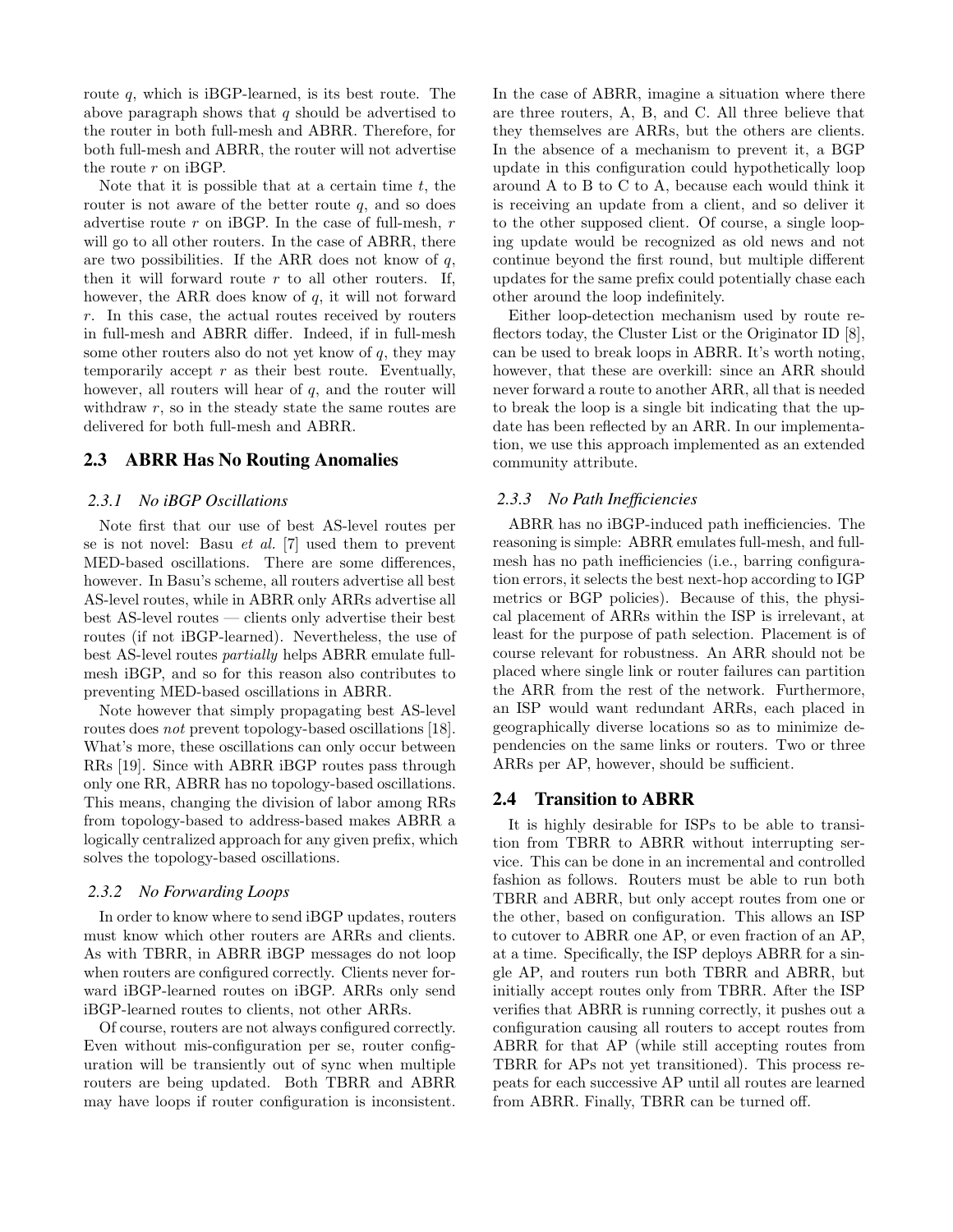### **3. PERFORMANCE ANALYSIS**

This section, along with Appendix A, provides a penand-paper analysis of the performance of ABRR and TBRR for both RRs and clients. The subsequent section details comparative measurements based on a fully functional implementation of ABRR and the Quagga [5] implementation of TBRR, using BGP data from a Tier-1 ISP. These measurements validate our analysis.

As suggested in a significant amount of previous research [9, 12, 17, 23, 24, 27, 28], to compare ABRR and TBRR, we are interested in three metrics: the number of routes that need to be stored, the number of iBGP peering sessions required, and the iBGP convergence time. If ABRR performs comparably to TBRR, then we can conclude that ABRR is overall better because of its superior correctness and deployment flexibility.

#### **3.1 Best AS-Level Routes**

As described in §2.1, ARRs transmit all best AS-level routes to clients. The scalability of ABRR therefore depends directly on how many best AS-level routes per prefix there are. There are two main causes for multiple best AS-level routes. The first cause is multiple best AS paths to remote ASes. The second cause is multiple peering points between neighboring ASes. We use BGP data collected on Dec 20, 2010 from one AS out of several ASes owned by a Tier-1 ISP to derive the number of best AS-level routes per prefix, and apply the result in our analysis. Note that using data from a Tier-1 ISP gives a conservative estimate, first because a Tier-1 ISP tends to peer with many large peer ASes, resulting in many disparate views and therefore many AS paths; and second because a Tier-1 ISP tends to have many peering points with each peer AS.

Our Tier-1 ISP data contains about 416K unique prefixes, roughly 76% of which come from peer ASes, and the rest are locally originated or from customer ASes. There are more than 1000 BGP routers, less than 10% of which are peering routers collectively peering with 25 peer ASes. On average, the number of peering points with each peer AS is about 8. The majority of other routers are access routers connected to customer ASes.

Figure 3 shows the average number of best AS-level routes per prefix given the number of peer ASes. We derive this number by selecting the peers of the Tier-1 AS at random, and then with these selected peers, measuring the number of best AS-level routes per prefix. We plot two curves. The "Peer ASes Only" curve considers only routes learned from these selected peer ASes, while the "All Sources" curve considers routes learned from various sources, not only including randomly selected peer ASes (as in "Peer ASes Only"), but always including all the customers and static routes. The result demonstrates that, for a Tier-1 ISP, path diversity comes primarily from peer ASes. For lower-tier ISPs,



Figure 3: Best AS-level routes per prefix

we would expect to see little path diversity from peers, since lower-tier ISPs generally only exchange static and customer routes with peers [20]. The primary source of path diversity for lower-tier ISPs would be their transit providers. Generally, lower-tier ISPs have only a handful of transit providers, and so we would expect their average number of best AS-level routes per prefix to be towards the left side of the graph in Figure 3.

We fit a regression line to the "All Sources" curve, denoted as  $\mathcal{F}(\#PASs)$ , where PAS denotes Peer AS. Therefore, the average number of best AS-level routes per prefix  $\#BAL = \mathcal{F}(\#PASs)$ , which will be used in the remainder of our analysis.

#### **3.2 RIB-In and RIB-Out Analysis for RRs**

Our definition of RIB-In corresponds to the conceptual Adj-RIB-In defined by BGP [33], consisting of the routes reported by every BGP neighbor. Our definition of RIB-Out consists of the routes reported to BGP neighbors, and thus corresponds to the conceptual Adj-RIB-Out defined by BGP [33]. In our analysis, we derive ARR's and (traditional) TRR's RIB-In and RIB-Out sizes, respectively, under a few practical simplifying assumptions. Appendix A describes the analytical procedure and expressions in detail.

Traditional TBRR assumes that TRRs advertise a single best path. In reality, there is an increasing interest among ISPs to advertise additional paths. A comparison between ABRR and single-path TBRR is fair in the sense that single-path TBRR is predominantly how ISPs deploy TBRR today. The comparison is unfair, however, in the sense that ABRR provides multiple paths that may be exploited for traffic engineering and fast re-route. If an ISP wished to exploit multiple paths, then a fairer comparison would be between ABRR and a multi-path version of TBRR. For this reason, we provide a second analysis of TBRR, one where each TRR maintains and advertises all best AS-level routes. The analytical procedure and expressions for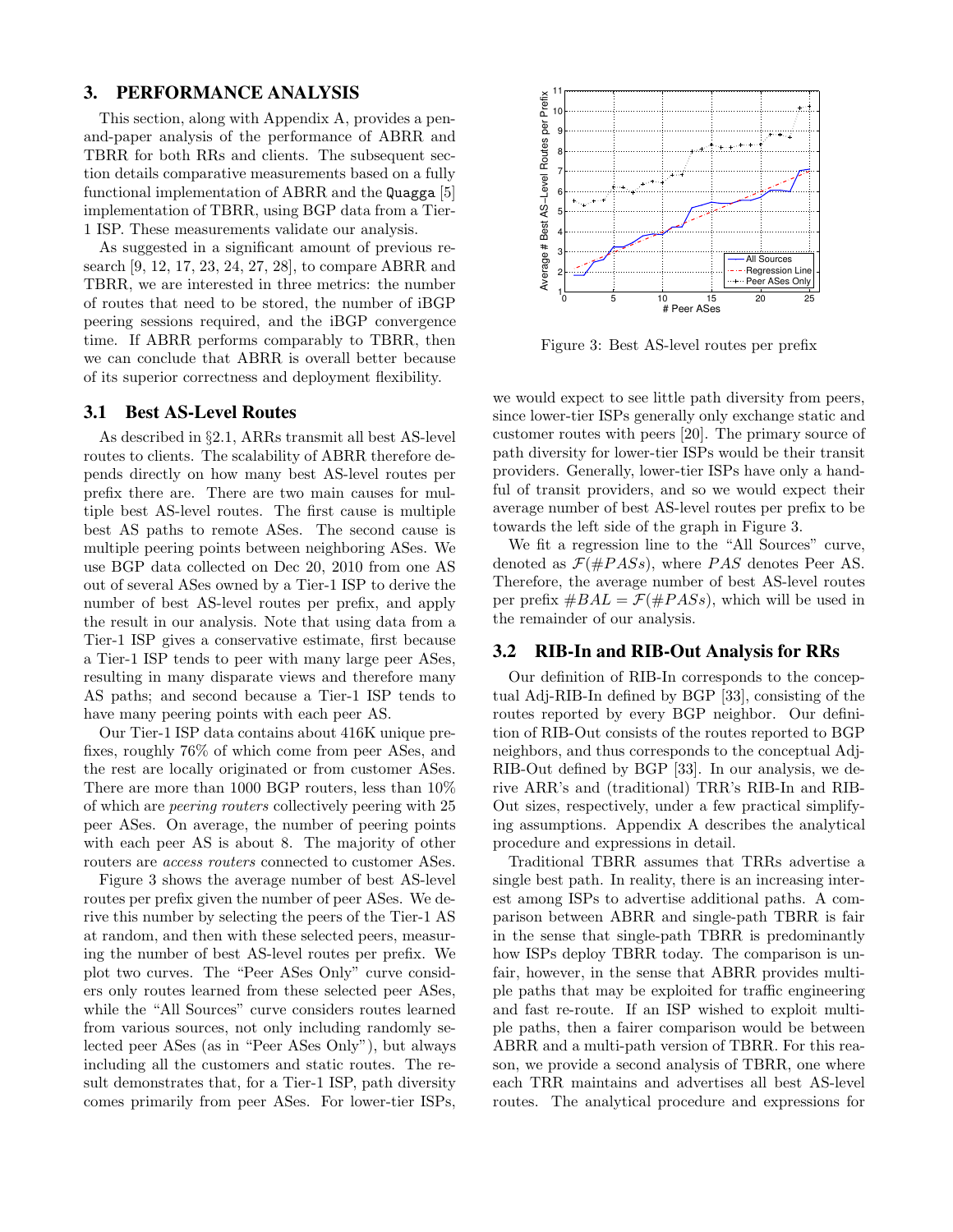

Figure 4: # RIB-In Entries of an ARR/TRR. Default values are 2000 routers, 50 APs/Clusters, 2 ARRs/TRRs per AP/Cluster, and 30 peer ASes. Note that, in (a), (c), and (d), the plots for TBRR and TBRR-multi are identical.



Figure 5: # RIB-Out Entries of an ARR/TRR. Default values are 2000 routers, 50 APs/Clusters, 2 ARRs/TRRs per AP/Cluster, and 30 peer ASes.

multi-path TRR can be found in Appendix A.3.

Figures 4 and 5 plot the analytical results for various RRs' RIB-In size and RIB-Out size, respectively. These figures show the scaling effect of four parameters: the number of routers, the number of APs/Clusters, the number of ARRs/TRRs per AP/Cluster, and the number of peer ASes. The intent here is not to give exact numbers for some specific ISP, but to demonstrate the general effect of these parameters, and the relative differences between ABRR and TBRR (single- and multipath). The default setting of these parameters, taken to model a typical large-scale AS [35], are 2000 routers, 30 peer ASes, and 50 APs/clusters each managed by 2 ARRs/TRRs. Each figure varies one of the parameters while holding the others constant at their default values. We assume 400K unique prefixes.

The primary takeaway from these figures is that, for virtually all parameter settings, ABRR has substantially smaller memory requirement than TBRR.

From Figure 4, we see that the parameter that most influences the number of RIB-In entries in ABRR is the number of ARRs per AP, i.e., the "redundancy factor". This is because routers (ARRs and clients alike) must maintain a route per ARR. Fortunately, two or three ARRs per AP are sufficiently redundant, and so memory growth here is quite limited.

It is interesting to see the effect that the number of APs has on both RIB-In and RIB-Out sizes (Figures 4b and 5b respectively). The benefit to RIB-In size from increasing the number of APs quickly reaches diminishing returns. The number of RIB-In entries is dominated by the need for an ARR, in its role as a client, to maintain the default-free zone (DFZ) routing table.

In the case of RIB-Out, however, it is a different story. Since ARRs only need to advertise prefixes in their AP to all clients, the RIB-Out size can be steadily reduced by increasing the number of APs. While the possible number of APs is limited only by the number of routers in the network, the number of clusters is generally limited by the number of major PoPs. In Figure 5b, this fact is emphasized by truncating the curves for TBRR at 100 clusters.

On the other hand, increasing the number of APs also increases the number of ARRs, and therefore the number of iBGP peering sessions that clients must maintain. This effect is not seen in TBRR, since clients only iBGP-peer with the TRRs in their cluster, and therefore the number of clusters does not matter for clients. This is further discussed in §3.3 and §3.4.

## **3.3 Peering Sessions of RRs**

In ABRR, every ARR has an iBGP session with every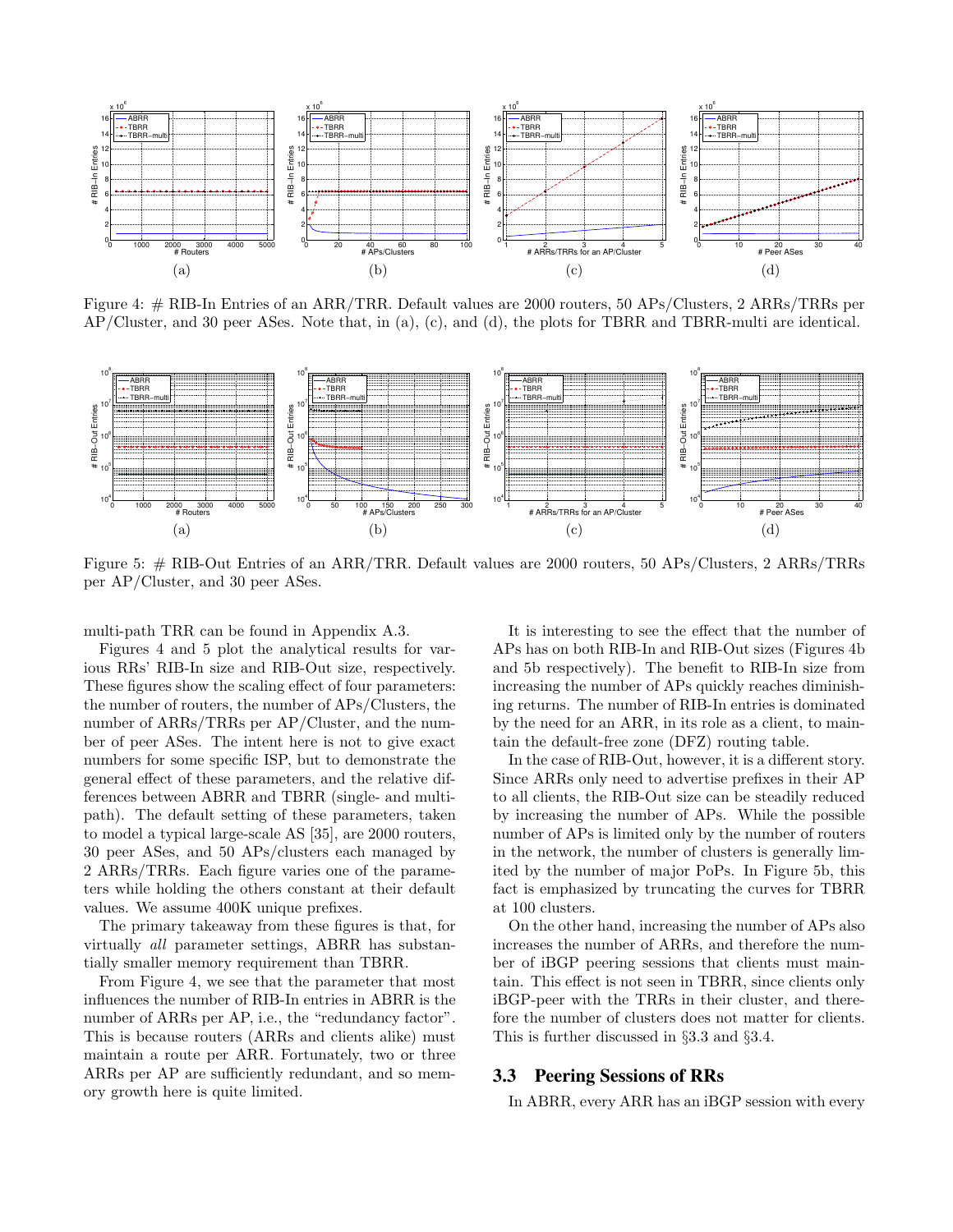other router in the AS. By contrast, in TBRR, every TRR has iBGP sessions with only its clients and other TRRs. To make this concrete, in the Tier-1 AS we measured, the TRR with the most sessions has about 200, and the average is about 100. Each ARR in this network would require over 1000 sessions.

What does this mean in terms of processing and bandwidth? Figure 5 shows that the ARR's RIB-Out is roughly an order of magnitude smaller than the TRR's RIB-Out. This means that the number of BGP updates that must be generated is correspondingly an order of magnitude smaller (verified in Figure 7). On the other hand, the ARR has perhaps an order of magnitude more iBGP peers. This means that, once generated, a BGP update may be transmitted more times. From a processing point of view, generating an update is far more expensive than receiving or transmitting one [6]. Indeed BGP peer groups, where sets of peers can be grouped into identical policy sets, exploit this characteristic [3]. In other words, ABRR trades-off a substantial gain in processing for a modest loss in bandwidth.

Putting aside BGP-level processing, there is also a cost to simply maintain TCP and BGP sessions — session states, TCP control blocks, keep-alive messages, etc. While non-trivial, it is well-known how to scale TCP sessions. TCP offload engines like [2] can handle tens of thousands of simultaneous connections through techniques like buffer reuse [13]. Nowadays, the business need for many BGP sessions has steadily increased, and modern routers like the Cisco ASR1000 series can handle several thousand BGP sessions, and have been tested to 8000 sessions each with the full routing table [6]. This is well within the session requirement of an ARR deployed in even the largest ISPs. In addition, [11] implies that general-purpose computers on the control-plane can also scale to a large number of peering sessions. We note that ARR's boot time may increase somewhat because of the large number of sessions that need to be established. However, because ARRs generally are redundant, and are not in the data path, boot time is not a critical issue.

An increased number of sessions also increases the configuration requirement. ISPs, however, can and often do automate BGP session configuration in their network management systems. Alternatively, BGP peer discovery could in principle be automated through IGP, for instance as has been proposed in the IETF [30].

## **3.4 Analysis for Clients**

Although ABRR clients receive all best AS-level routes from ARRs, they only need to store the best routes. This is because, should there be a change in the set of best AS-level routes, the ARRs will convey all such routes to the clients with each update. Of course, ABRR clients can choose to store multiple routes for the purposes of traffic engineering or fast re-route. Apples-toapples, we can regard the RIB-In and RIB-Out sizes for ABRR and TBRR clients to be comparable. Because of multiple routes in each update, the cost of processing a single received update is more for ABRR clients; however, on the other hand, due to race conditions as updates propagate through TRRs, TBRR clients will receive more updates than ABRR clients (see §4.2).

Regarding the number of peering sessions, Figures 4b and 5b show that only 10 or 15 APs are needed for ARRs to achieve substantially smaller RIBs than TRRs. This means that, in reasonable configurations with 2 ARRs per AP, ABRR clients should have no more than 20 or 30 iBGP peering sessions, as compared to two for TBRR clients. This is well within the capabilities of the existing installed base. Overall, the scalability of ABRR and TBRR clients are similar.

#### **3.5 iBGP Convergence Time**

The primary contributor to convergence time is the Minimum Route Advertisement Interval (MRAI) timer, which determines the minimum interval between the sending of BGP updates to a given peer for a common set of destinations [33]. For iBGP, the suggested default is 5 seconds, a value that is used by many major router vendors. Since ABRR reduces the number of iBGP hops between border routers from three (or occasionally more) in TBRR to two, the impact of MRAI delay can be considerably reduced by ABRR.

Not all updates are subject to the MRAI delay, and an ISP can choose to set its value lower. In cases where MRAI delay does not come into play, ABRR has pros and cons, though minor either way. On the pro side is the fact that there is one less iBGP hop in ABRR. Furthermore, an ARR requires much fewer iBGP updates (see §4.2), thus less processing delay. On the con side, the RR hop in ABRR may be far across the network, whereas with TBRR, clients tend to be close to their RRs. In addition, an ARR must transmit a given update to many clients, thus incurring some transmission delay for the clients that receive the update. Nevertheless, these delays are quite small (milliseconds), and should therefore not be a factor in deciding for or against ABRR. In any event, there is no reason to believe that ABRR would significantly increase iBGP convergence time. Indeed, in some cases (e.g., with MRAI) ABRR can significantly reduce it.

#### **3.6 Analysis Summary**

The main takeaway from this section is that ABRR and TBRR scalability are broadly comparable. ARRs require substantially less memory than TRRs, and process correspondingly fewer BGP updates. ARRs have a large number of iBGP sessions, but in practice this is not an issue with either modern routers or general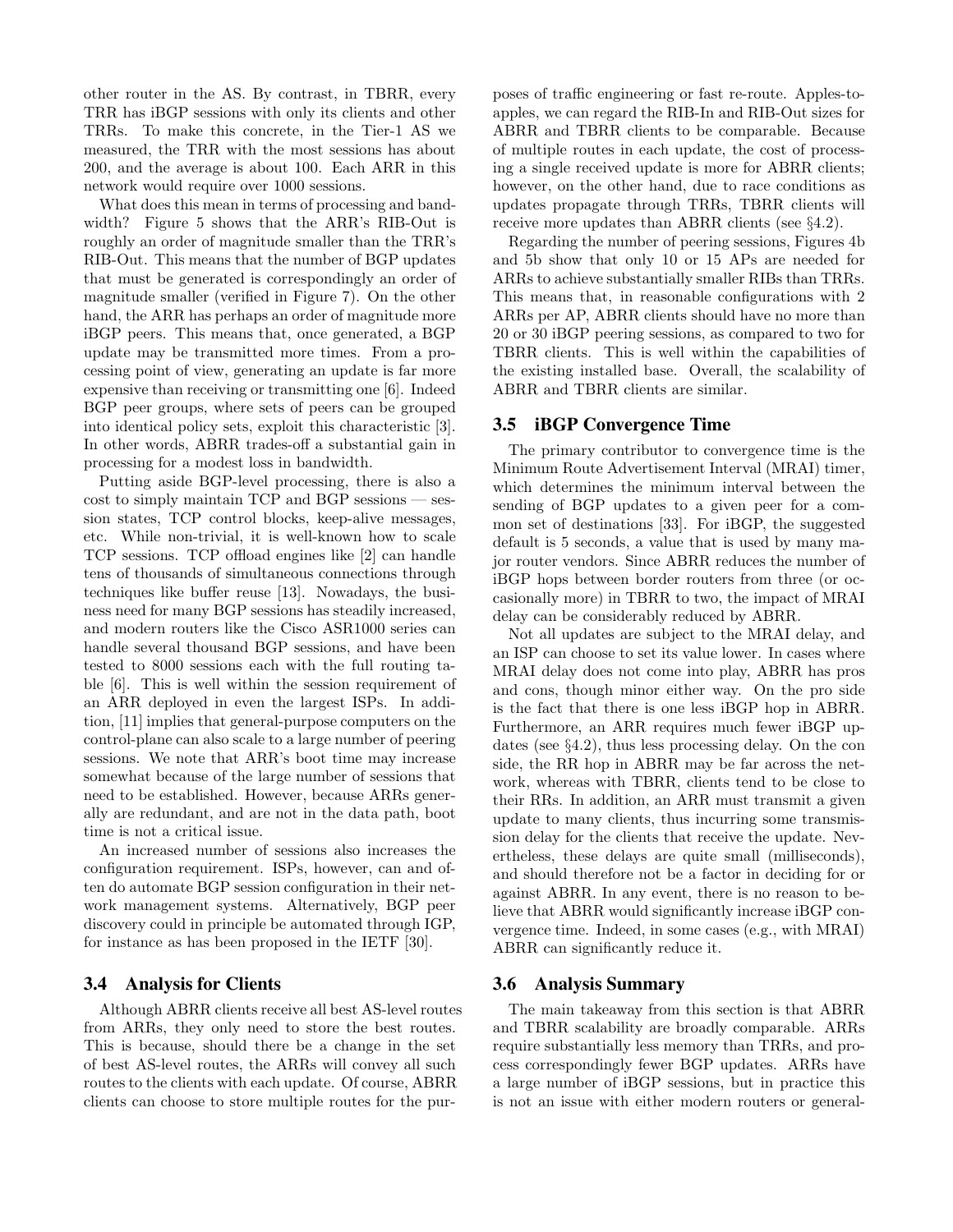purpose computers acting as control-plane RRs. Moreover, client scalability differs little between ABRR and TBRR. Likewise, convergence time is also comparable or in some cases significantly improved by ABRR.

## **4. IMPLEMENTATION RESULTS**

We implemented ABRR with less than 2000 lines of C code on the version 0.99.15 code base of Quagga  $[5]$ , a routing software package with support for OSPF and BGP among others. We deployed ABRR on our testbed running Linux 2.6.32. On the testbed, we additionally developed a simple pseudo BGP speaker, called route regenerator, which uses the MRT-format routing trace to direct BGP feeds towards our implementation. This testbed allowed us to thoroughly exercise our implementation, do apples-to-apples comparisons of ABRR with TBRR, and verify the analytical results from §3.

Although we ran various experiments to measure the performance, the results we report in this section come from modeling the iBGP topology of the Tier-1 AS as used in §3. It has more than 1000 BGP routers spread over 27 clusters with 2 TRRs per cluster. This topology exceeds our testbed's capability, so we limit our experiments to all peering routers and their corresponding TRRs, which are spread over 13 clusters. The majority of prefixes (about 315K) and best AS-level routes (10.2 per prefix) come from peer ASes, so this model captures the main scaling challenges. For ABRR, we configure between 1 and 32 APs, each with 2 ARRs. The address range size for each AP is the same.

The BGP update traces for our experiments were taken from all peering routers starting on Dec. 20, 2010, and extending two weeks. The traces were obtained from the Tier-1 ISP's BGP monitor, which collects and timestamps BGP updates from the peering routers in realtime. We start our trace by taking a snapshot of the peering routers' RIBs, and generating a series of BGP announcements from our route regenerators to the appropriate RRs in order to initialize the state. We then feed the subsequent two-week BGP updates to the RRs. These updates are delivered in the order they were received by BGP monitor. We don't emulate the link latency between routers. In other words, the absolute timing of neither the original BGP updates nor update handling at original routers is preserved. To partially gauge the effect of this lack of timing fidelity, we ran pairs of experiments where the route regenerators fed updates at different rates. In one case, they were sent as fast as possible (roughly 20x faster than realtime). In another case, they were sent in realtime. The resulting numbers of updates differed by no more than 3%.

#### **4.1 RIB-In and RIB-Out Sizes**

Figure 6 gives the min, max, and average RIB-In and RIB-Out sizes across all RRs after the initial snapshot.



Figure 6: RIB-In and RIB-Out sizes of an ARR/TRR. Note that, the histograms within the red dashed rectangle are for TRR with  $\#Clusters=13$ , and all others are for ARR with various #APs.

It also gives the expected sizes from the analysis. The result shows that the average experimental number of RIB-In and RIB-Out entries for ARR matches the analysis exactly. The min and max, however, differ significantly from the average: as much as 50% in some cases. This is because our experiment uses the uniform address ranges each with different numbers of routable prefixes. ISPs, however, can easily control this variance by selecting address ranges that have the appropriate percentage of prefixes.

The average experimental number of RIB entries for TRR in Figure 6 does not match the analysis exactly. For RIB-In, the analysis overestimates by 34.9%, and for RIB-Out, by 13.4%. This is because our analysis makes the simplifying assumptions that peering routers are uniformly distributed among clusters, and best ASlevel routes are uniformly distributed among peering routers (see Appendix A.2). These maximize TRR's RIB-In and RIB-Out sizes. In the Tier-1 AS we measured, the total number of best AS-level routes (over all prefixes) learned by individual peering routers varies from 0 to 206,635. This also explains the min/max variance. Nevertheless, as expected, the RIB-In and RIB-Out for ARRs are substantially smaller than for TRRs.

#### **4.2 Number of Updates**

In this section, we first consider the number of updates received, generated, and transmitted by ARRs and TRRs. Generated updates are updates to the RIB-Out. The distinction between generated and transmitted is important because it requires far more processing to generate an update than to transmit one. We also consider the number of updates received by clients.

Figure 7 gives the number of updates received and generated by the RRs during two weeks. The result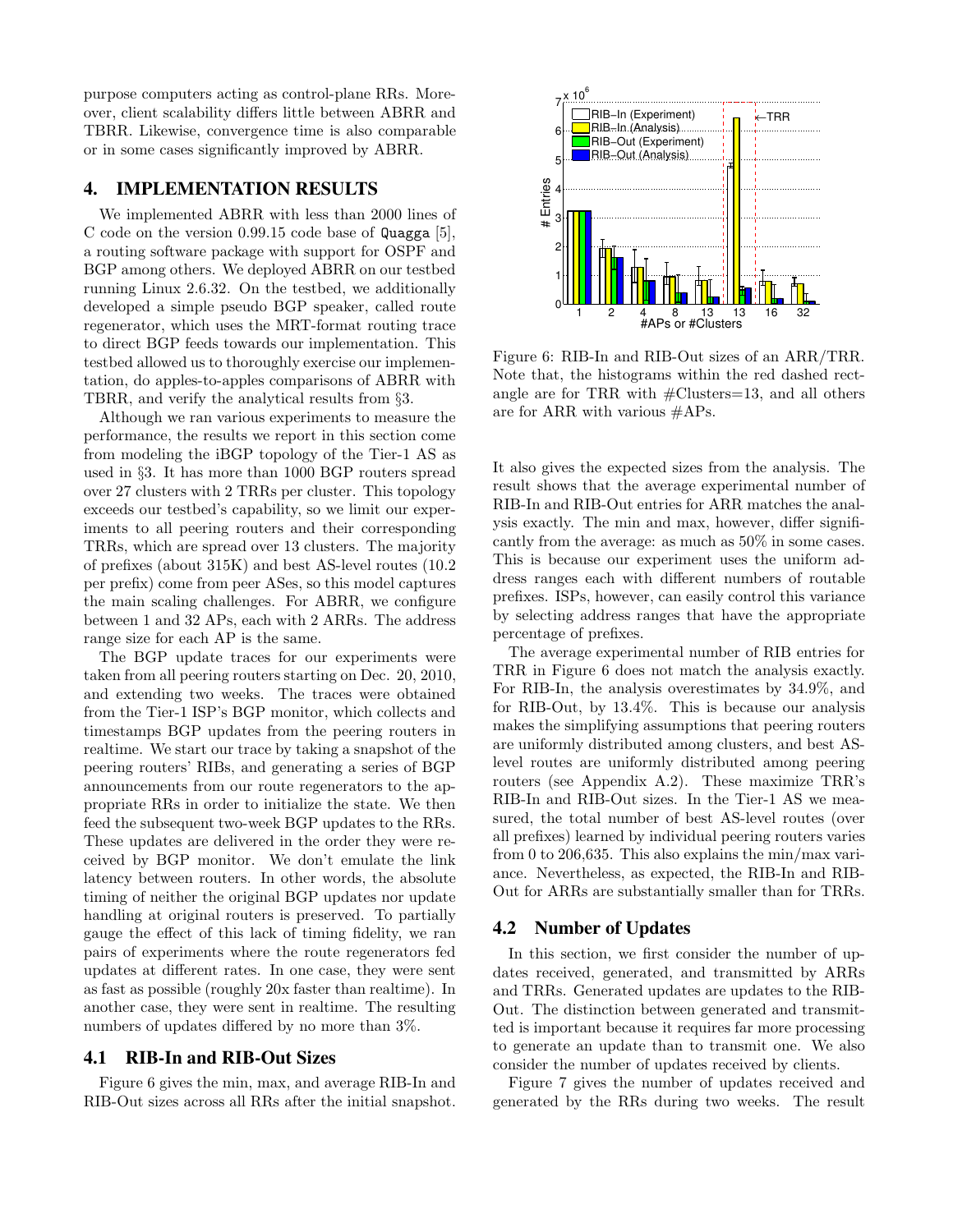

Figure 7: Number of updates received and generated by an ARR/TRR over two weeks. Note that, the histograms within the red dashed rectangle are for TRR with #Clusters=13, and all others are for ARR with various #APs.

shows that the number of received updates by ARRs increases with the number of APs. However, the rate of increase flattens out. Figure 7 also indicates that the number of updates generated by ARRs shrinks dramatically with the number of APs, and in general is a small fraction of the number for TRRs. This is in small part due to the fact that the ARR RIB-Out is about onehalf the size of the TRR RIB-Out (see Figure 6), and in large part due to the fact that, in ABRR a change of route only goes to its two ARRs, while in TBRR a change of route occurs at possibly many TRRs.

To determine the total number of transmitted updates, we compute the number of transmissions that would have been required to send updates to all clients. For this, we emulate the Tier-1 AS's full iBGP topology with all 27 clusters for TBRR, and a corresponding ABRR topology with 27 APs. The result is that, on average, each TRR transmits 2.5 times more updates: 310 updates/second versus 125 updates/second for ARR. However, for ABRR, each of these updates has on average 10.2 (best AS-level) routes per prefix, and is therefore roughly 10 times longer than its TBRR counterpart. Hence, from the point of view of transmission bandwidth, an ARR transmits roughly four times more bytes. For route reflectors, ABRR effectively trades-off a modest loss in bandwidth for a substantial gain in processing for both received and generated updates.

Regarding the number of updates received by clients, we surprisingly find that ABRR clients receive roughly  $30\%$  fewer updates than TBRR clients<sup>2</sup>. This is particularly non-intuitive given that ARRs send updates to clients once any best AS-level routes changed, while

TRRs send updates only when the best routes changed, and so presumably ABRR clients would receive more updates. The reason for ABRR's better performance here is *race conditions* in TBRR. It is a frequent occurrence (observed both in the original Tier-1 ISP traces and in our experiment) that updates for the same routing event, which are processed at roughly the same time at different clients in different clusters, are nevertheless processed by their respective TRRs at different times (by 100's of ms to several seconds in the Tier-1 ISP traces, and 100's of ms in our experiment). The end result is that a given TRR will receive a series of updates for the same routing event from different TRRs. Some of these updates will provide a better route than a previously received one. Each time this happens, the TRR will transmit the new update to its clients. A similar phenomenon [14] has been separately observed on the propagation of unnecessary BGP withdraws.

By contrast, when a set of ABRR clients receive updates at roughly the same time for a given routing event, they will forward the updates directly to the same ARR. Due to the timing of update processing at ARRs, the ARR will normally have received most or all of these updates by the time it actually processes them, and therefore, this ARR only needs to transmit the resulting single update to its clients.

#### **5. RELATED WORK**

The problems associated with traditional route reflection — MED-based oscillations, topology-based oscillations, forwarding loops, and path inefficiencies — were early reported in [4, 15] and then extensively studied [7, 21, 22, 26, 34].

In the past decade, a lot of effort has been devoted to solving these routing anomalies in traditional route reflection. Much of this work is focused on how to design and configure the network topology to eliminate these anomalies. In [22], Griffin and Wilfong described the sufficient conditions for correct (two-level) iBGP configuration: the RRs always prefer the routes learned from clients over those learned from non-clients, and each shortest path between any two routers should be a valid "signaling path". However, [38] suggested that these two conditions are too restrictive for designing correct iBGP topologies. Moreover, in [18], Flavel and Roughan showed that, in multi-level hierarchies, configuring IGP metrics such that downstream routers are closer than any others does not prevent oscillations. In [38], Vutukuru et al. described a graph separator to choose the RRs and iBGP sessions by recursively partitioning the network into multiple connected components while guaranteeing the correctness. In [32], Rawat and Shayman modeled an AS using the IGP connectivity graph and iBGP peering graph, and constructed an oscillation/loop-proof iBGP configuration. With these

 $2$ This is after adjusting for the fact that, in the Tier-1 AS's iBGP topology, about 20% of TBRR clients belong to two clusters, and therefore receive twice as many updates.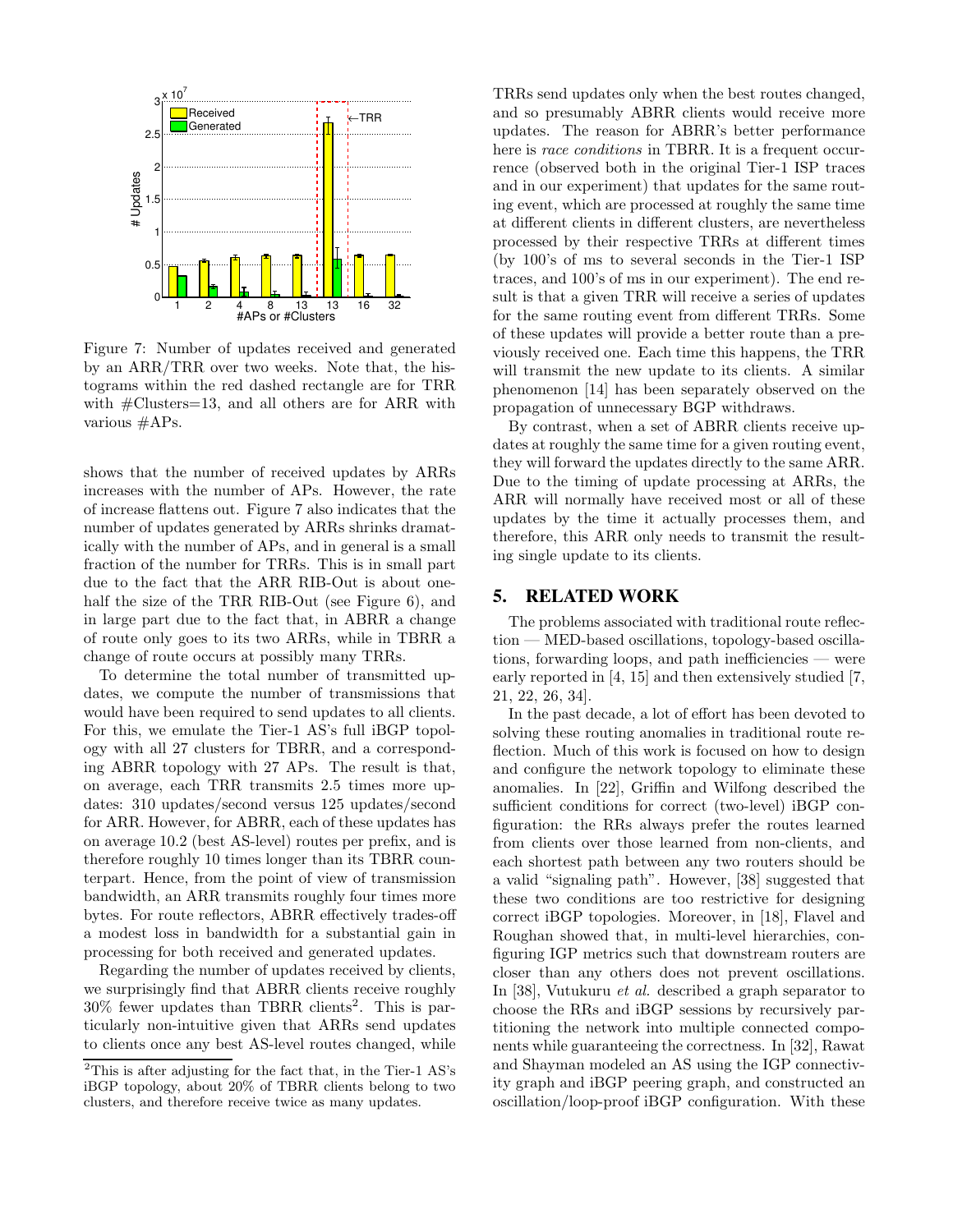configuration guidelines, network operators could design an optimized network, though not all of the guidelines are strictly followed by ISPs. In [16], Feamster and Balakrishnan developed a router configuration checker to help network operators find faults in BGP configurations using static analysis. ABRR overcomes the need for "topology-engineered" solutions, and in particular the need to restrict the placement of RRs.

Other approaches aim to solve route reflection problems at the protocol level. In [7], each router advertises all best AS-level routes to all iBGP neighbors. This approach solves MED-based oscillations, but not the topology-based oscillations [18]. Similar to [7], ABRR also utilizes the best AS-level routes. ABRR, however, solves all oscillation problems. In [18], all oscillations are solved by introducing a new step in the BGP bestpath selection process: minimizing logical iBGP hops before minimizing physical IGP metrics. This introduces the problem of inefficient paths, which can only be solved through restricted placement of RRs so that the iBGP topology is close to or the same as the physical topology. Unlike [18], ABRR has no restrictions on RR placement even with respect to path efficiency.

The Routing Control Platform (RCP) [11] takes a very different approach to the iBGP problem. Rather than full-mesh, routing updates are sent to a centralized control-plane BGP speaker (the RCP) which makes best-path decisions and feeds these back to routers. These decisions consider the physical topology of the network so that there are no path inefficiencies. This work showed that modern general-purpose computers scale adequately to handle the load, and that the RCP can be replicated for robustness. The extension [37, 29] of the basic RCP idea goes even further, centralizing eBGP peering and all routing policies into a small overlay, thus scaling the iBGP control plane and simplifying policy configuration. We find this RCP argument in many respects to be compelling. However, RCP is a substantial departure from how ISPs operate today; in contrast, ABRR can be executed within the existing router installed base. An ISP may reasonably worry, for instance, that while RCP can handle today's routing requirements, a new requirement like, say, per-voice-call traffic engineering, might overwhelm the RCP.

#### **6. CONCLUSION**

This paper presents Address-Based Route Reflection (ABRR) that, for the first time, solves all oscillation problems and finds efficient paths while placing no constraints on RR placement. ABRR requires no new BGP message formats, though it does require the capability of add-paths [39].

Using BGP data from a Tier-1 ISP, our performance analysis and implementation results demonstrate that ABRR's scaling and convergence properties compare positively with traditional topology-based route reflection (TBRR). Overall, combined with ABRR's superior correctness and deployment flexibility, we conclude that ABRR is substantially better than TBRR.

## **7. REFERENCES**

- AT&T Global IP Network Peering Policy. http://www.corp.att.com/peering/.
- [2] Benefits of SSL Acceleration and TCP Connection Offload Using the Cisco Application Control Engine Module. http://www.cisco.com/web/SG/learning/mindef/files/ACE\_TCP\_ Offload.pdf.
- [3] Cisco BGP Peer Groups.
- http://www.cisco.com/warp/public/459/29.pdf. [4] Cisco Field Notice: Endless BGP Convergence Problem in Cisco IOS Software Releases.
- http://www.cisco.com/en/US/ts/fn/100/fn12942.html.
- 
- [5] Quagga Software Routing Suite. http://www.quagga.net/. Private communications with R. Raszuk from Cisco, Oct. 2010.
- [7] A. Basu, C.-H. L. Ong, A. Rasala, F. B. Shepherd, and G. T. Wilfong. Route oscillations in I-BGP with route reflection. In  $SIGCOMM$ , 2002.
- [8] T. Bates, E. Chen, and R. Chandra. BGP Route Reflection: An Alternative to Full Mesh Internal BGP (IBGP). RFC 4456, Apr. 2006.
- [9] T. Bu, L. Gao, and D. F. Towsley. On characterizing BGP routing table growth. Computer Networks, 45(1):45–54, 2004.
- [10] M.-O. Buob, S. Uhlig, and M. Meulle. Designing Optimal iBGP Route-Reflection Topologies. In Networking, 2008.
- [11] M. Caesar, D. F. Caldwell, N. Feamster, J. Rexford, A. Shaikh, and J. E. van der Merwe. Design and Implementation of a Routing Control Platform. In NSDI, 2005.
- [12] D.-F. Chang, R. Govindan, and J. S. Heidemann. An empirical study of router response to large BGP routing table load. In Internet Measurement Workshop, 2002.
- [13] A. Cohen and R. Cohen. A Dynamic Approach for Efficient TCP Buffer Allocation. IEEE Trans. Computers, 51(3):303–312, 2002.
- [14] V. V. den Schrieck, P. François, C. Pelsser, and O. Bonaventure. Preventing the Unnecessary Propagation of BGP Withdraws. In Networking, 2009.
- [15] R. Dube. A comparison of scaling techniques for BGP. Computer Communication Review, 29(3):44–46, 1999.
- [16] N. Feamster and H. Balakrishnan. Detecting BGP Configuration Faults with Static Analysis. In NSDI, 2005.
- [17] A. Feldmann, L. Cittadini, W. Mühlbauer, R. Bush, and O. Maennel. HAIR: Hierarchical Architecture for Internet Routing. In ReArch, 2009.
- [18] A. Flavel and M. Roughan. Stable and flexible iBGP. In SIGCOMM, 2009.
- [19] A. Flavel, M. Roughan, N. Bean, and A. Shaikh. Where's Waldo? Practical Searches for Stability in iBGP. In ICNP, 2008.
- [20] L. Gao. On Inferring Autonomous System Relationships in the Internet. IEEE/ACM Trans. Netw., 9(6):733–745, 2001.
- [21] T. Griffin and G. T. Wilfong. Analysis of the MED Oscillation Problem in BGP. In ICNP, 2002.
- [22] T. Griffin and G. T. Wilfong. On the correctness of IBGP configuration. In SIGCOMM, 2002.
- [23] E. Karpilovsky and J. Rexford. Using forgetful routing to control BGP table size. In  $CoNEXT$ , 2006.
- [24] D. Krioukov, K. C. Claffy, K. Fall, and A. Brady. On Compact Routing for the Internet. Computer Communication Review, 37(3):41–52, 2007.
- [25] P. Marques, R. Fernando, E. Chen, P. Mohapatra, and H. Gredler. Advertisement of the best external route in BGP. IETF Internet-Draft draft-ietf-idr-best-external-04, Apr. 2011.
- [26] D. McPherson, V. Gill, D. Walton, and A. Retana. Border Gateway Protocol (BGP) Persistent Route Oscillation Condition. RFC 3345, Aug. 2002.
- [27] X. Meng, Z. Xu, B. Zhang, G. Huston, S. Lu, and L. Zhang. IPv4 address allocation and the BGP routing table evolution. Computer Communication Review, 35(1):71–80, 2004.
- [28] D. Meyer, L. Zhang, and K. Fall. Report from the IAB Workshop on Routing and Addressing. RFC 4984, Sept. 2007.
- [29] I. Oprescu, M. Meulle, S. Uhlig, C. Pelsser, O. Maennel, and P. Owezarski. oBGP: An Overlay for a Scalable iBGP Control Plane. In Networking, 2011.
- [30] R. Raszuk. OSPF Extensions for BGP Peer Discovery. IETF Internet-Draft draft-raszuk-ospf-bgp-peer-discovery-00, June